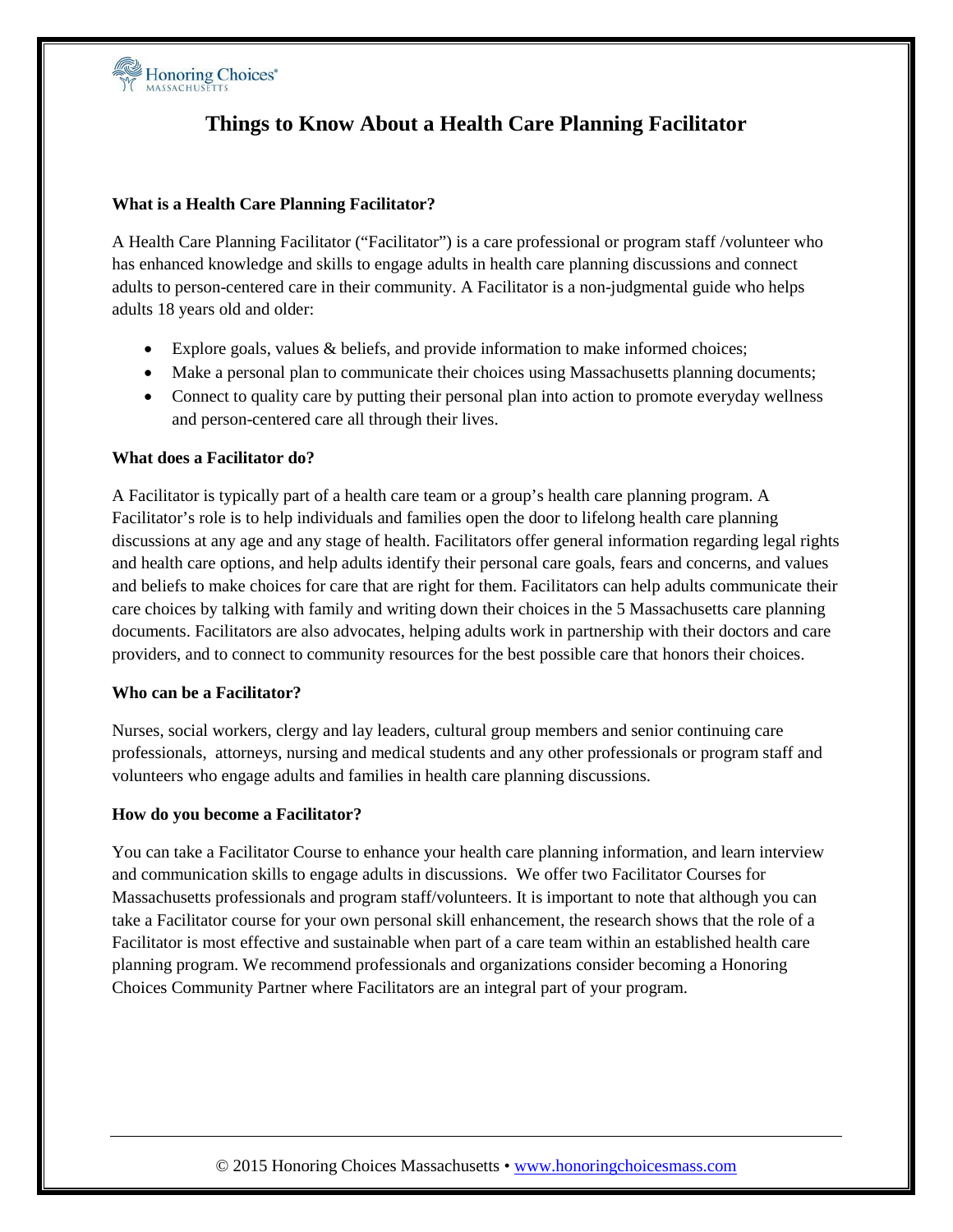

# **Things to Know About a Health Care Planning Facilitator**

### **What are the two Facilitator courses Honoring Choices offers?**

You can read more about each course and register for courses by clicking on the link at the end of each description, or by visiting our "Become a Community Partner" webpage. Below is a brief description of the two courses we offer:

## **Honoring Choices Health Care Planning Facilitator Course**

This course is exclusively for community groups, care professionals, and health care providers who are or want to become a Honoring Choices Community Partner. Community Partner program administrators select appropriate staff or volunteers to take the Facilitator course based on their customized program goals. Facilitators learn how to help adults exercise their legal rights to make a Massachusetts health care plan, implement our "Explore- Plan-Connect" care planning model using the 5 Massachusetts planning documents, and broaden their local network with other Partners to offer coordinated person-centered care to adults and families in their community. The Facilitator becomes the Partner's 'in-house expert' who can educate colleagues, offer community outreach presentations, and coordinate with Honoring Choices to promote and support their program as it grows. Facilitator Courses are offered every other month. Read more and register here. [http://www.honoringchoicesmass.com/wp-content/uploads/2015/02/Health-Care-](http://www.honoringchoicesmass.com/wp-content/uploads/2015/02/Health-Care-Planning-Facilitator-Course2.pdf)[Planning-Facilitator-Course2.pdf](http://www.honoringchoicesmass.com/wp-content/uploads/2015/02/Health-Care-Planning-Facilitator-Course2.pdf)

## **Respecting Choices® First Steps Advance Care Planning Certification Course**

This course is open to all community groups, care professionals, and health care providers in Massachusetts. Respecting Choices, located at Gundersen Health System in La Crosse Wisconsin, provides an internationally recognized evidence-based advance care planning program. Read more here. [http://www.gundersenhealth.org/respecting-choices.](http://www.gundersenhealth.org/respecting-choices)

As trained Respecting Choices® First Steps Instructors, we are proud to offer the First Steps ACP Facilitator Certification Course here in Massachusetts. We offer the course twice a year to coordinate with other Respecting Choices courses offered in Wisconsin. Honoring Choices Community Partners and non-Partners are welcome to attend. Read more and register here.

[http://www.honoringchoicesmass.com/wp-content/uploads/2015/02/Respecting-Choices-First-Steps-](http://www.honoringchoicesmass.com/wp-content/uploads/2015/02/Respecting-Choices-First-Steps-ACP-Facilitator-Certification-Course.pdf)[ACP-Facilitator-Certification-Course.pdf](http://www.honoringchoicesmass.com/wp-content/uploads/2015/02/Respecting-Choices-First-Steps-ACP-Facilitator-Certification-Course.pdf)